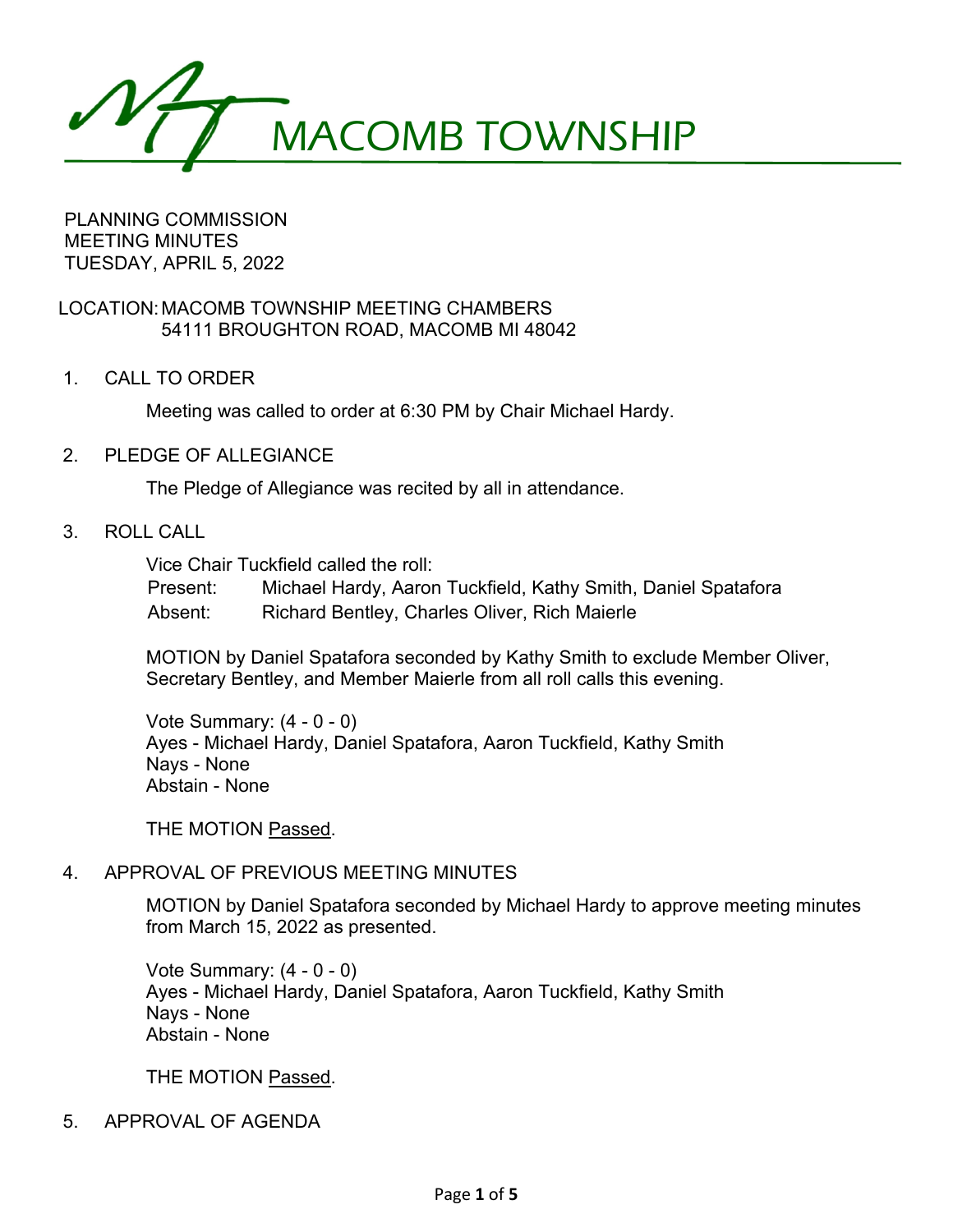MOTION by Kathy Smith seconded by Daniel Spatafora to approve the agenda as presented.

Vote Summary: (4 - 0 - 0) Ayes - Michael Hardy, Daniel Spatafora, Aaron Tuckfield, Kathy Smith Nays - None Abstain - None

THE MOTION Passed.

- 6. OLD BUSINESS
	- A. **Conditional Rezoning Request; Residential Multiple Family, Low Density (R-2-L) to General Commercial (C-2)**

Permanent Parcels #08-17-426-003 and #08-17-402-005; Located on the east side of Romeo Plank Road, 1/4 mile north of 23 Mile Road; Chester Buczynski, Petitioner

MOTION by Kathy Smith seconded by Aaron Tuckfield to open the public hearing at 6:42 PM

Vote Summary: (4 - 0 - 0) Ayes - Michael Hardy, Daniel Spatafora, Aaron Tuckfield, Kathy Smith Nays - None Abstain - None

THE MOTION Passed.

MOTION by Kathy Smith seconded by Daniel Spatafora to close the public hearing at 6:42 PM

Vote Summary: (4 - 0 - 0) Ayes - Michael Hardy, Daniel Spatafora, Aaron Tuckfield, Kathy Smith Nays - None Abstain - None

THE MOTION Passed.

MOTION by Aaron Tuckfield seconded by Michael Hardy to recommend approval of the conditional rezoning request for permanent parcels #08-17-426-003 and #08-17-402-005 from Residential Multiple Family, Low Density (R-2-L) to General Commercial (C-2) based on the recommendations from the appropriate departments and matching up with the plan for the area.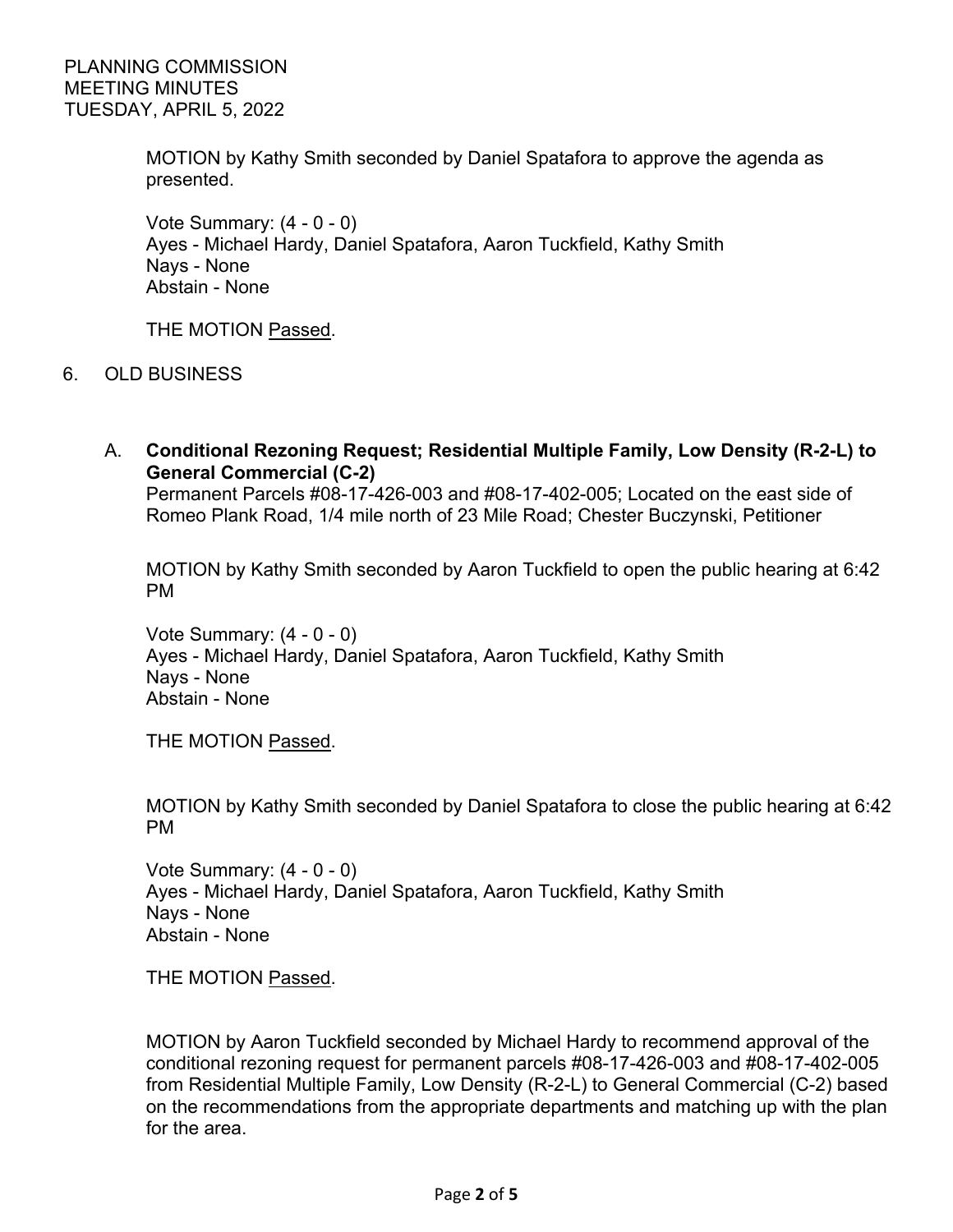PLANNING COMMISSION MEETING MINUTES TUESDAY, APRIL 5, 2022

> Vote Summary: (4 - 0 - 0) Ayes - Michael Hardy, Daniel Spatafora, Aaron Tuckfield, Kathy Smith Nays - None Abstain - None

THE MOTION Passed.

7. NEW BUSINESS / PUBLIC HEARINGS

## A. **Preliminary Plan; Willowood Commons No. 1**

Permanent Parcel #08-20-426-027; Located on the west side of Romeo Plank Road, north of 22 Mile Road; Section 20; Steve Rizzo, Petitioner

MOTION by Kathy Smith seconded by Daniel Spatafora to open the public hearing at 6:51 PM

Vote Summary: (4 - 0 - 0) Ayes - Michael Hardy, Daniel Spatafora, Aaron Tuckfield, Kathy Smith Nays - None Abstain - None

THE MOTION Passed.

One resident spoke in regards to this item.

MOTION by Kathy Smith seconded by Aaron Tuckfield to close the public hearing at 6:59 PM

Vote Summary: (4 - 0 - 0) Ayes - Michael Hardy, Daniel Spatafora, Aaron Tuckfield, Kathy Smith Nays - None Abstain - None

THE MOTION Passed.

MOTION by Daniel Spatafora seconded by Kathy Smith to recommend preliminary plan approval for Willowood Commons No. 1, permanent parcel #08-20-426-027, pursuant to the reviews from our departments and comments set forth.

Vote Summary: (4 - 0 - 0) Ayes - Michael Hardy, Daniel Spatafora, Aaron Tuckfield, Kathy Smith Nays - None Abstain - None

THE MOTION Passed.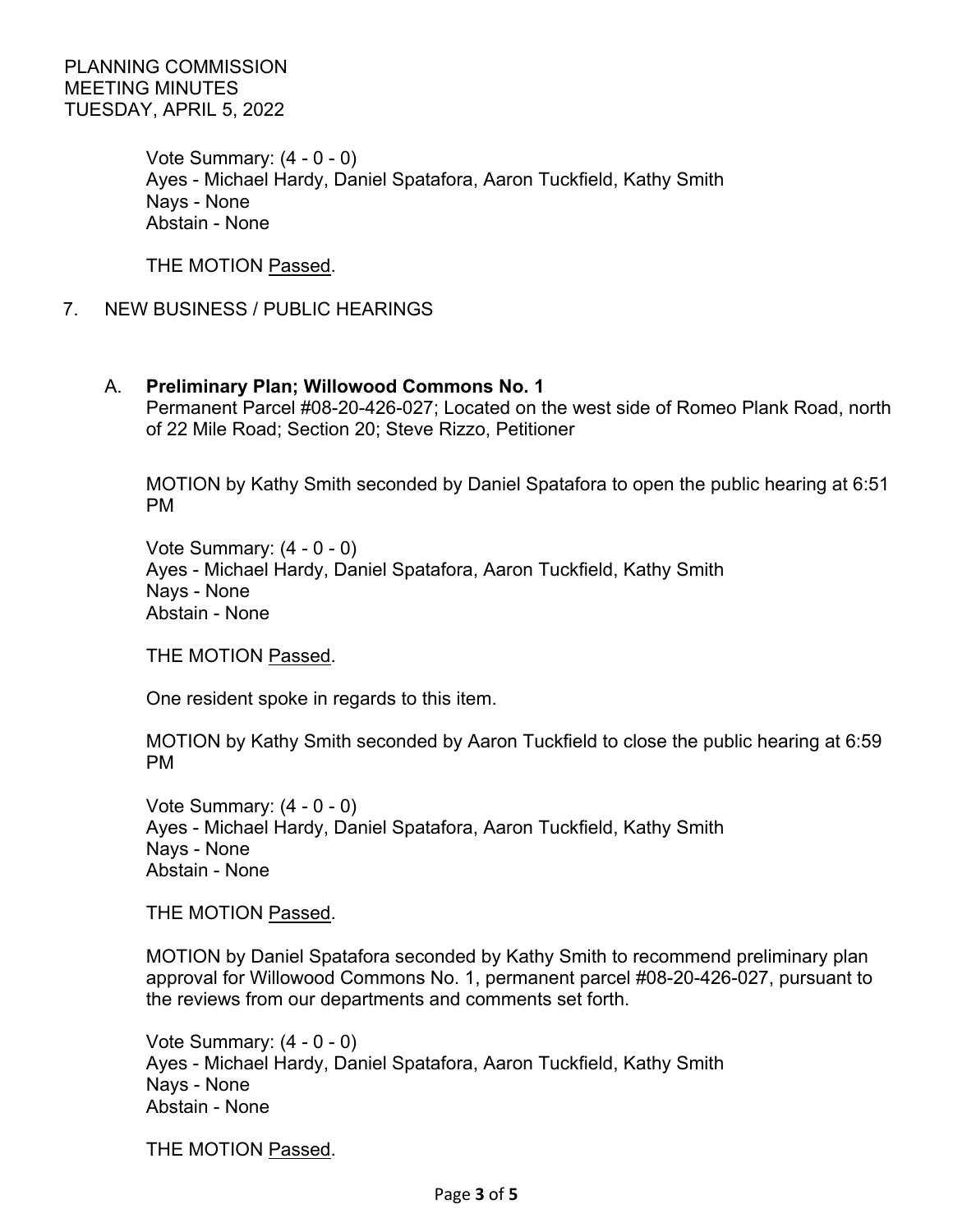## B. **Preliminary Plan; Willowood Commons No. 2**

Permanent Parcel #08-20-426-027; Located on the west side of Romeo Plank Road, north of 22 Mile Road; Section 20; Steve Rizzo, Petitioner

MOTION by Aaron Tuckfield seconded by Michael Hardy to open the public hearing at 7:01 PM

Vote Summary: (4 - 0 - 0) Ayes - Michael Hardy, Daniel Spatafora, Aaron Tuckfield, Kathy Smith Nays - None Abstain - None

THE MOTION Passed.

No residents spoke in regards to this item.

MOTION by Michael Hardy seconded by Aaron Tuckfield to close the public hearing at 7:02 PM

Vote Summary: (4 - 0 - 0) Ayes - Michael Hardy, Daniel Spatafora, Aaron Tuckfield, Kathy Smith Nays - None Abstain - None

THE MOTION Passed.

MOTION by Daniel Spatafora seconded by Michael Hardy to recommend approval for the preliminary plan for Willowood Commons No. 2, permanent parcel #08-20-426-027, pursuant to the department reviews and comments

Vote Summary: (4 - 0 - 0) Ayes - Michael Hardy, Daniel Spatafora, Aaron Tuckfield, Kathy Smith Nays - None Abstain - None

THE MOTION Passed.

# 8. PUBLIC COMMENTS ON NON-AGENDA ITEMS

None

9. COMMISSIONER COMMENTS

None

10. MACOMB TOWNSHIP BOARD OF TRUSTEES LIAISON UPDATE